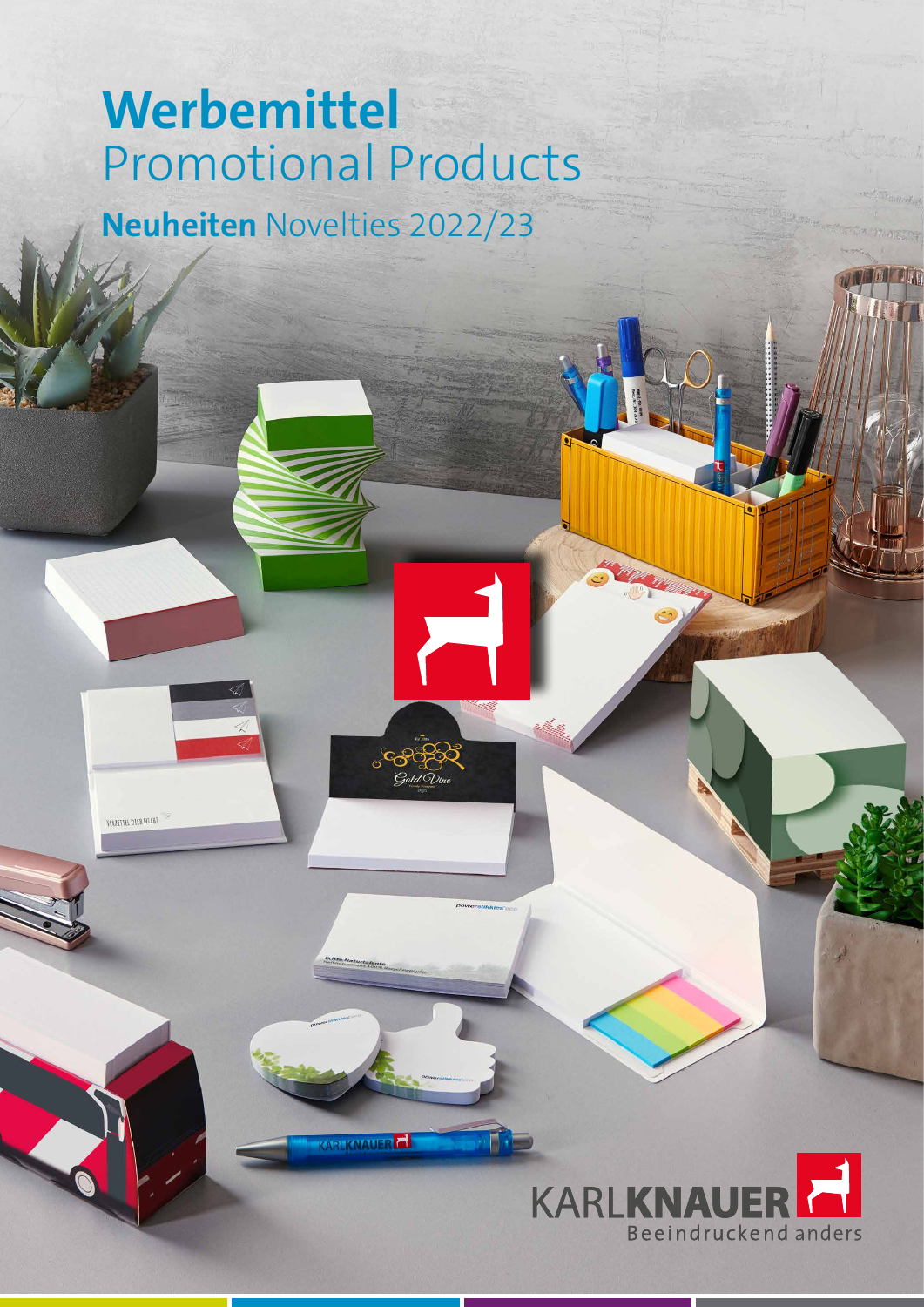ca. 90 1–4

Ohne Kugelschreiber, optional mit gestelltem Kugelschreiber erhältlich Without ballpoint pen, optionally available with a posed ballpoint pen

### **Kurz angemerkt.** Briefly noted.

Knallbunt und farbenfroh sieht unsere Unterstützung für Ihre grauen Zellen aus. Mit unseren beliebten Haft- und Hardcover-Sets haben Sie immer die passenden Helferlein zur Hand, um wichtige Informationen parat zu haben. Ob mit dem herkömmlichen Kunststoffmarkerset, dem nachhaltigen Papiermarkerset oder den komplett individulisierbaren Papiermarkern – das dürfen Sie entscheiden.



### $\overline{\text{FSC}}$ **Recycling Haftset 01 mit individualisierbaren Papiermarkern** Recycling adhesive set 01 with individual paper marker

min. 500 St. / Pcs. min. 500 St. / Pcs.

Our support for your grey cells looks bright and colourful. With our popular adhesive and hard cover sets, you always have the right little helpers ready to hold important information at hand. Whether with the traditional plastic marker set, the sustainable paper marker set or the completely individiual paper markers – it's up to you to decide.





| <b>Umschlag</b> Cover             | Größe in mm<br>Size in mm | <b>Blattzahl</b><br>Sheets | <b>Druck</b><br>Print |
|-----------------------------------|---------------------------|----------------------------|-----------------------|
|                                   | $106 \times 75 \times 6$  |                            | $1 - 4$               |
| <b>Haftnotizen</b> Adhesive notes |                           |                            |                       |
|                                   | 50 x 70                   | 50                         | $1 - 4$               |
| Papiermarker Paper marker         |                           |                            |                       |
|                                   | $17.5 \times 50$          | $4 \times 50$              | $1 - 4$               |
| powerstikkies <sup>®</sup> eco    |                           |                            |                       |

| <b>Umschlag</b> Cover             | Größe in mm<br>Size in mm | <b>Blattzahl</b><br>Sheets | <b>Druck</b><br>Print |
|-----------------------------------|---------------------------|----------------------------|-----------------------|
|                                   | $100 \times 70 \times 10$ |                            | $1 - 4$               |
| <b>Haftnotizen</b> Adhesive notes |                           |                            |                       |
|                                   | $100 \times 70$           | 50                         | $1 - 4$               |
| <b>Haftnotizen</b> Adhesive notes |                           |                            |                       |
|                                   | 48 x 70                   | 50                         | $1 - 4$               |
| Papiermarker Paper marker         |                           |                            |                       |
|                                   | $26 \times 70$            | $2 \times 50$              | $1 - 4$               |
|                                   |                           |                            |                       |

powerstikkies<sup>®</sup>eco

**Pad & Pen 01 Natural** Pad & pen 01 natural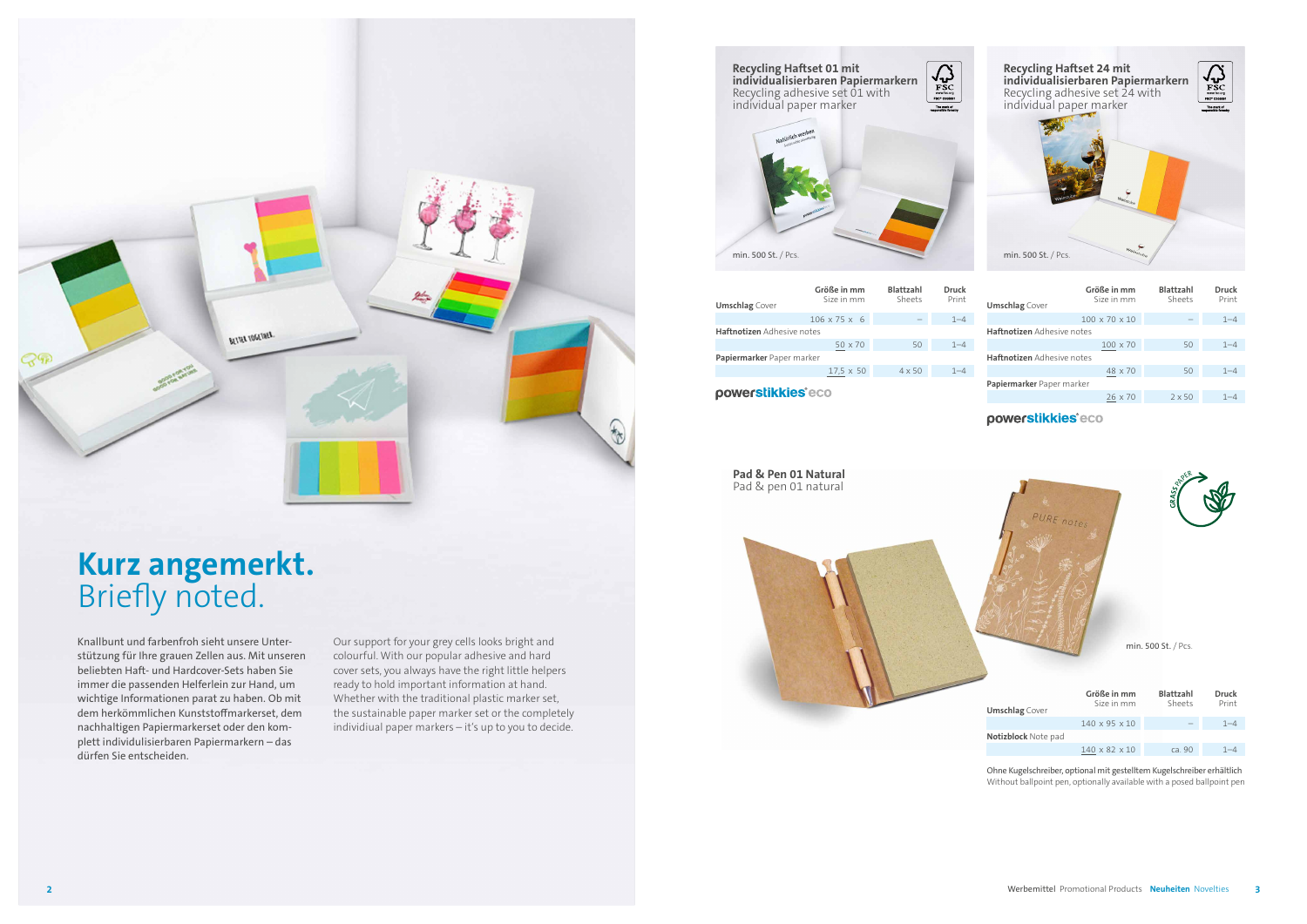| <b>Recycling Palettenquader</b><br>Recycling pallet cube |
|----------------------------------------------------------|
|                                                          |
|                                                          |
| min. 200 St. / Pcs.                                      |



| Größe in mm<br>Size in mm   | <b>Blattzahl</b><br>Sheets | <b>Druck</b><br>Print<br>Einzelblatt<br>Single paper |
|-----------------------------|----------------------------|------------------------------------------------------|
| $118 \times 79 \times 59$ * | ca. 590                    | $1 - 6$                                              |

| Print                         | Sheets  | Size in mm               |
|-------------------------------|---------|--------------------------|
| Schnittkanten<br>Cutting edge |         |                          |
| $1 - 6$                       | ca. 890 | $98 \times 98 \times 98$ |
| $1 - 6$                       | ca. 445 | 98 x 98 x 49             |

Zzgl. Holzpalette (ca. 15 mm) / plus wooden pallet (approx. 15 mm)

 Optional Einzelblattdruck 1- bis 4-farbig Offset Optional single-sheet print 1- up to 4-coloured offset Optional Einzelblattdruck 1- bis 4-farbig Offset Optional single-sheet print 1- up to 4-coloured offset





| Größe in mm<br>Size in mm         | <b>Blattzahl</b><br>Sheets | <b>Druck</b><br>Print |  |
|-----------------------------------|----------------------------|-----------------------|--|
| $102 \times 72 \times 35$         |                            | $1 - 4$               |  |
| <b>Zettel Notes</b>               |                            |                       |  |
| $100 \times 70$                   | ca. 250                    | $1 - 4$               |  |
| <b>Haftnotizen</b> Adhesive Notes |                            |                       |  |
| $100 \times 70$                   | 50                         | $1 - 4$               |  |

| <b>Box Box</b>      | Größe in mm<br>Size in mm  | Blattzahl<br>Sheets | <b>Druck</b><br>Print |
|---------------------|----------------------------|---------------------|-----------------------|
|                     | $175 \times 102 \times 70$ |                     | $1 - 4$               |
| <b>Zettel Notes</b> |                            |                     |                       |
|                     | $70 \times 80$             | 200                 | $1 - 4$               |
|                     |                            |                     |                       |

## **Produktserie PURE notes** PURE notes range

Die PURE notes-Serie passt perfekt in den umweltund klimabewussteren Alltag, den viele Konsumenten anstreben. Denn ob Haftnotizblock, Haftset mit bunten Papiermarkern oder innovative Kartonbox mit dekorativem Schuber, der als Office Organizer verwendet werden kann – jedes PURE notes-Produkt ist aus Recyclingpapier und PEFC™-zertifiziertem Karton gefertigt und kommt ganz ohne Kunststoffanteil aus. Das nachwachsende Material und die angenehme, natürliche Haptik der Oberflächen machen die PURE notes-Produkte zu einem idealen Werbemittel für Unternehmen, denen Umweltschutz und Nachhaltigkeit wichtig sind. The PURE notes range is a perfect addition to the more environmentally-friendly and climate-conscious lifestyle that so many consumers are striving for. Whether it's an adhesive note pad, an adhesive set with colourful paper markers or an innovative cardboard box with decorative sleeve that can be used as an office organizer; every PURE notes product is made from recycled paper and PEFC™ certified cardboard and is completely plastic-free. The renewable materials used and the pleasant, natural feel of the finish make PURE notes products an ideal promotional medium for companies that are committed to environmental protection and sustainability.